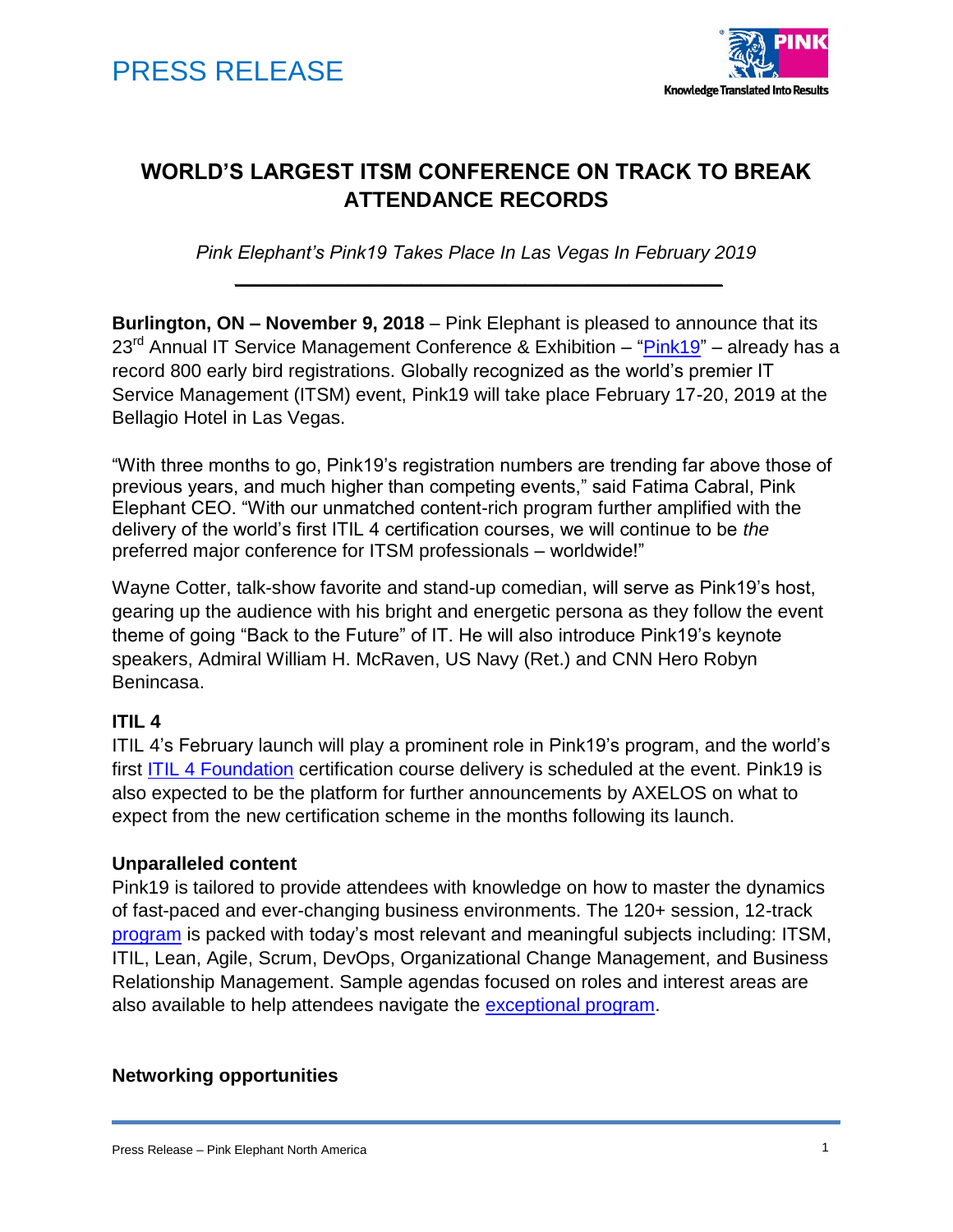In addition to networking receptions on Sunday, Monday and Tuesday nights, Pink19 will once again include enhanced Birds of a Feather opportunities – an attendee favorite. This provides many chances for attendees to gather with others or get involved in discussions based on specific subject matter and frameworks, as well as industrytype and experience level.

### **Pre- and post-conference courses**

In addition to ITIL 4, attendees have the option to register for today's most in-demand certification courses taking place before and after Pink19. The ten available courses include [Integrated Service Management Essentials™](https://www.pinkelephant.com/en-US/Course/Integrated-Service-Management-Essentials), [DevOps Leadership™](https://www.pinkelephant.com/en-US/Course/DevOps-Leadership), [Organizational Change Management Foundation](https://www.pinkelephant.com/en-US/Course/Organizational-Change-Management-Foundation) and [Lean IT Leadership.](https://www.pinkelephant.com/en-US/Course/Lean-IT-Leadership)

### **Exhibition showcase**

The typically sold-out Exhibition Showcase is filled with the latest services and products from the industry's top vendors and provides attendees with multiple opportunities to relax, network, and learn from the knowledgeable vendor community.

Customized agendas are available for those wanting guidance on personalizing their Pink19 experience by contacting Pink Elephant's [Customer Service team.](mailto:info@pinkelephant.com) Attendees registering before December 31, 2018 are eligible to receive a free [ITIL 4 Foundation](https://www.pinkelephant.com/en-US/Course/ITIL-4-Foundation)  [self-paced online certification course](https://www.pinkelephant.com/en-US/Course/ITIL-4-Foundation) with their purchase. For more information or to register for Pink19, visit [www.pinkelephant.com,](http://www.pinkelephant.com/) call 1-888-273-7465 or email [info@pinkelephant.com.](mailto:info@pinkelephant.com)

# **About Pink Elephant**

We Lead The Way! A premier global training, consulting and conference service provider, Pink Elephant has an undisputed reputation for leading the way. We're proud of our pioneering and innovative spirit, which has enabled us to introduce and spearhead many revolutionary concepts and programs since our inception 40 years ago.

To learn more about Pink Elephant and our full portfolio of training, consulting and special events, visit [www.pinkelephant.com.](http://www.pinkelephant.com/)

# **For media inquiries, contact:**

Mehreen Hasan Marketing Department Pink Elephant Phone: 905-331-5060 Ext.251 Toll Free: 1-888-273-7465 Email: [m.hasan@pinkelephant.com](mailto:m.hasan@pinkelephant.com)